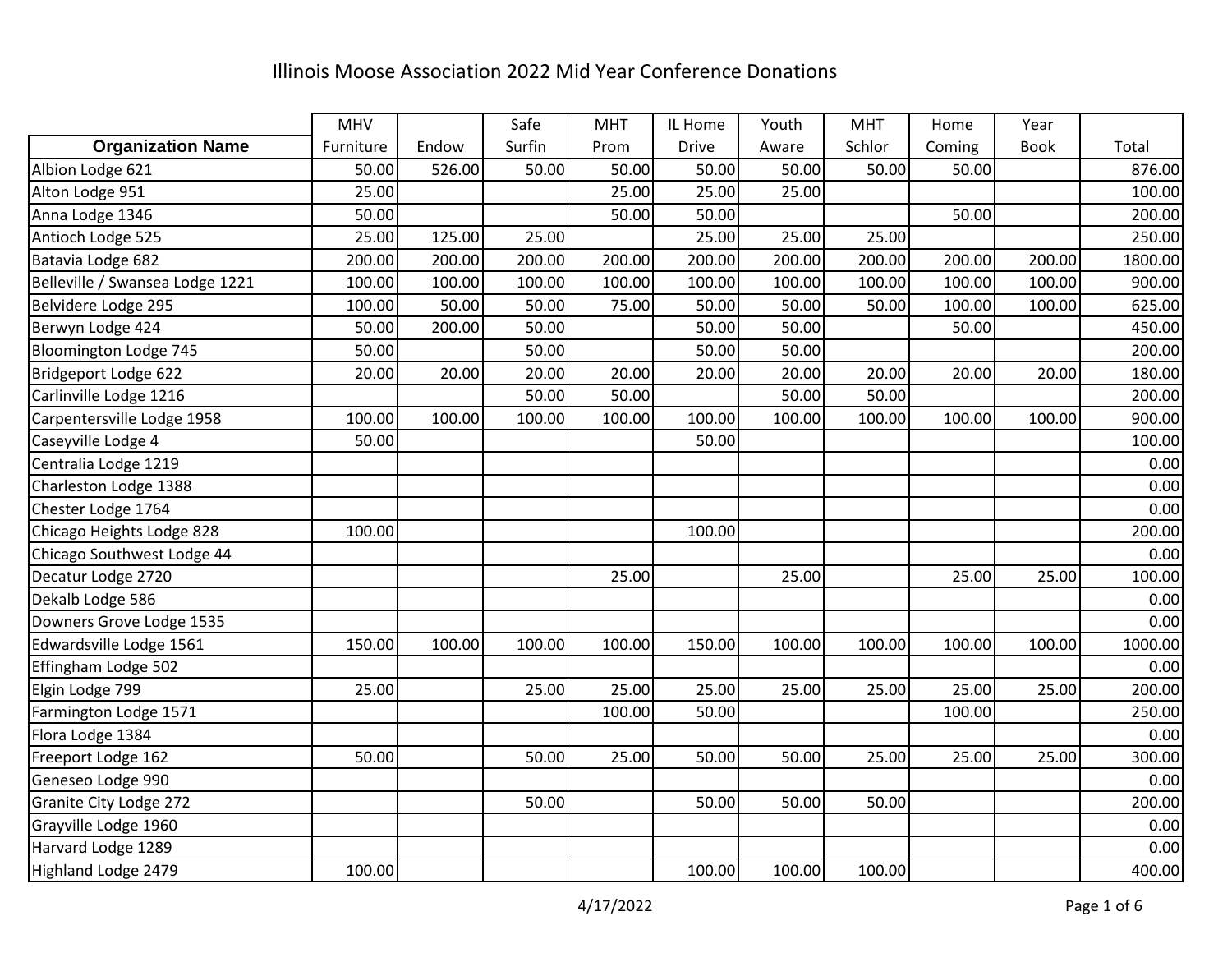|                          | MHV       |        | Safe   | <b>MHT</b> | IL Home | Youth  | <b>MHT</b> | Home   | Year        |         |
|--------------------------|-----------|--------|--------|------------|---------|--------|------------|--------|-------------|---------|
| <b>Organization Name</b> | Furniture | Endow  | Surfin | Prom       | Drive   | Aware  | Schlor     | Coming | <b>Book</b> | Total   |
| Highland Park Lodge 446  | 50.00     | 100.00 | 50.00  | 50.00      | 50.00   | 50.00  | 50.00      | 50.00  |             | 450.00  |
| Hillsboro Lodge 1377     |           |        |        |            |         |        |            |        |             | 0.00    |
| Joliet Lodge 300         | 20.00     | 20.00  | 20.00  | 20.00      | 30.00   | 20.00  | 25.00      | 20.00  | 30.00       | 205.00  |
| Kankakee Lodge 2721      | 30.00     |        |        |            | 30.00   |        | 30.00      |        |             | 90.00   |
| Ladd Lodge 1528          |           |        |        |            |         |        |            |        |             | 0.00    |
| Lawrenceville Lodge 779  | 50.00     | 50.00  | 50.00  | 50.00      | 50.00   | 50.00  | 50.00      | 50.00  |             | 400.00  |
| Litchfield Lodge 1634    | 100.00    | 209.00 |        |            | 100.00  |        | 100.00     |        |             | 509.00  |
| Lockport Lodge 1557      | 50.00     |        | 50.00  |            | 50.00   | 50.00  |            |        |             | 200.00  |
| Lombard Lodge 2350       | 25.00     | 25.00  | 25.00  | 25.00      | 25.00   | 25.00  | 25.00      | 25.00  | 25.00       | 225.00  |
| Mascoutah Lodge 815      | 25.00     |        | 25.00  | 25.00      | 25.00   | 25.00  |            | 25.00  |             | 150.00  |
| Mattoon Lodge 803        |           |        |        |            |         |        |            |        |             | 0.00    |
| McHenry Lodge 691        | 25.00     | 25.00  | 25.00  | 25.00      | 25.00   | 25.00  | 25.00      | 25.00  | 25.00       | 225.00  |
| Mendota Lodge 714        |           |        |        |            |         |        |            |        |             | 0.00    |
| Mooseheart Lodge 2655    | 200.00    | 200.00 | 200.00 | 200.00     | 200.00  | 200.00 | 200.00     | 200.00 | 200.00      | 1800.00 |
| Morris Lodge 967         | 20.00     | 50.00  | 20.00  | 20.00      | 20.00   | 20.00  | 20.00      | 20.00  | 20.00       | 210.00  |
| Morton Grove Lodge 376   | 50.00     | 50.00  | 50.00  | 50.00      | 50.00   | 50.00  | 50.00      | 50.00  | 50.00       | 450.00  |
| Mount Morris Lodge 1551  |           |        |        |            |         |        |            |        |             | 0.00    |
| Murphysboro Lodge 1591   |           | 50.00  |        |            | 100.00  |        |            |        |             | 150.00  |
| Nashville Lodge 2560     |           |        |        |            |         |        |            |        |             | 0.00    |
| O'Fallon Lodge 2608      |           |        | 50.00  | 50.00      | 50.00   | 50.00  | 50.00      | 50.00  | 50.00       | 350.00  |
| Ottawa Lodge 960         |           | 25.00  | 25.00  |            | 25.00   | 25.00  | 25.00      | 25.00  |             | 150.00  |
| Pana Lodge 1015          | 25.00     |        | 50.00  | 25.00      | 150.00  | 25.00  | 50.00      | 25.00  | 25.00       | 375.00  |
| Pekin Lodge 916          | 100.00    |        |        | 50.00      | 50.00   |        | 50.00      |        |             | 250.00  |
| Pinckneyville Lodge 930  |           | 200.00 |        |            | 100.00  |        | 200.00     |        |             | 500.00  |
| Pittsfield Lodge 420     |           |        |        |            |         |        |            |        |             | 0.00    |
| Plainfield Lodge 2491    | 25.00     | 75.00  | 25.00  | 25.00      | 50.00   | 25.00  | 25.00      | 25.00  | 25.00       | 300.00  |
| Princeton Lodge 1339     | 25.00     |        | 50.00  | 25.00      | 25.00   | 50.00  | 25.00      | 25.00  | 25.00       | 250.00  |
| Prospect Lodge 660       |           |        |        |            |         |        |            |        |             | 0.00    |
| River Park Lodge 2578    | 100.00    | 100.00 | 100.00 | 100.00     | 100.00  | 100.00 | 100.00     | 100.00 | 100.00      | 900.00  |
| Rochelle Lodge 903       | 24.02     |        | 100.00 |            |         | 100.00 |            |        |             | 224.02  |
| Rock Island Lodge 190    | 25.00     | 25.00  | 25.00  | 25.00      | 25.00   | 25.00  | 25.00      | 25.00  | 25.00       | 225.00  |
| Rushville Lodge 506      |           |        |        |            |         |        |            |        |             | 0.00    |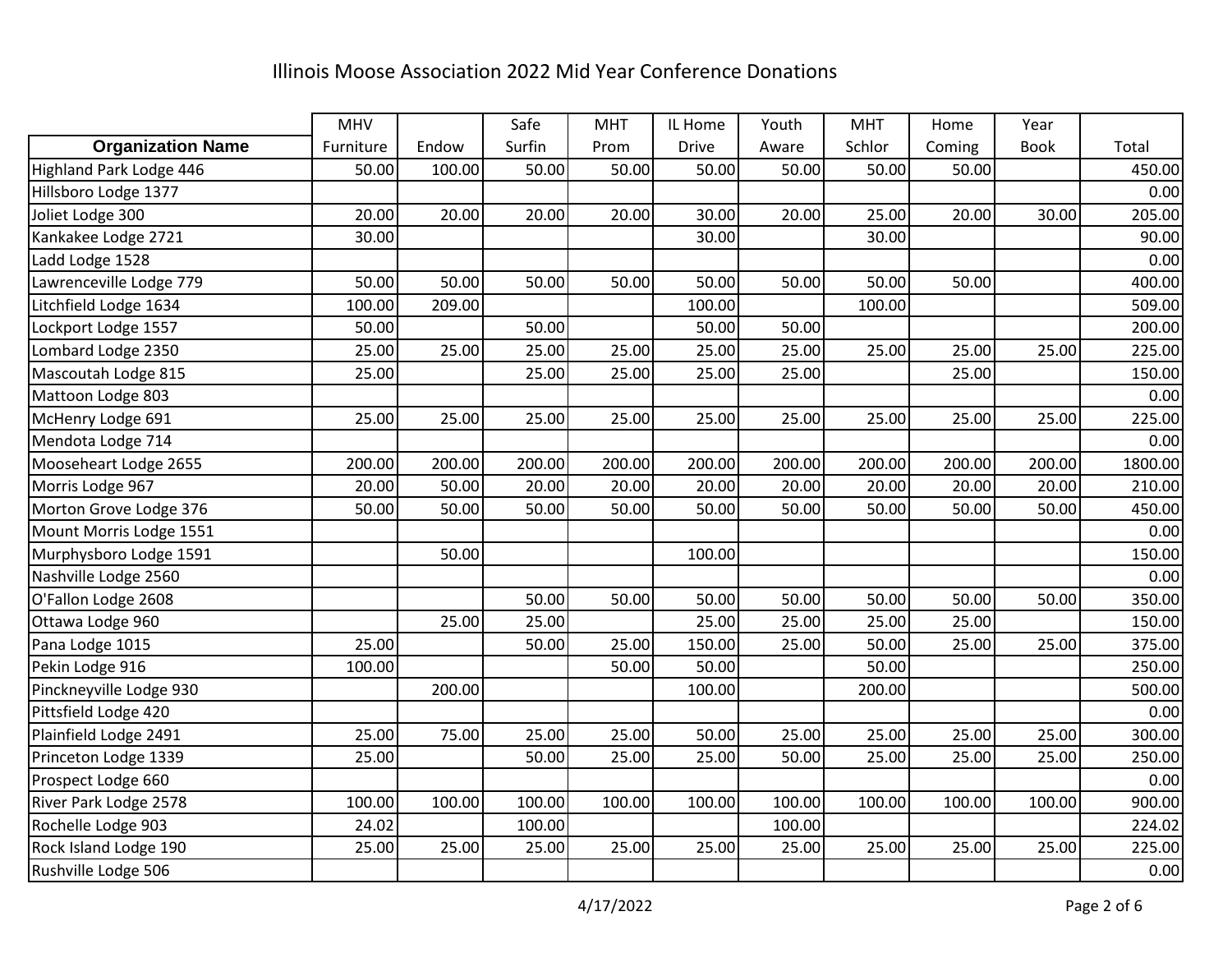|                                | MHV       |        | Safe   | <b>MHT</b> | IL Home      | Youth  | <b>MHT</b> | Home   | Year        |         |
|--------------------------------|-----------|--------|--------|------------|--------------|--------|------------|--------|-------------|---------|
| <b>Organization Name</b>       | Furniture | Endow  | Surfin | Prom       | <b>Drive</b> | Aware  | Schlor     | Coming | <b>Book</b> | Total   |
| Sandwich Lodge 1016            | 200.00    | 100.00 | 100.00 | 50.00      | 100.00       |        |            |        |             | 550.00  |
| Savanna Lodge 1095             |           |        |        |            |              |        |            |        |             | 0.00    |
| Shelbyville Lodge 1294         | 50.00     | 50.00  | 50.00  |            | 150.00       | 50.00  | 50.00      | 50.00  |             | 450.00  |
| St Charles Lodge 1368          | 50.00     |        | 50.00  |            | 100.00       |        |            |        |             | 200.00  |
| Sterling Lodge 726             | 50.00     | 125.00 | 50.00  | 50.00      | 50.00        | 50.00  | 50.00      | 50.00  | 50.00       | 525.00  |
| Streator Lodge 372             |           |        |        |            |              |        |            |        |             | 0.00    |
| Sycamore Lodge 1506            | 50.00     | 50.00  | 50.00  | 50.00      | 50.00        | 50.00  | 50.00      | 50.00  | 50.00       | 450.00  |
| Taylorville Lodge 1516         |           |        |        |            |              |        |            |        |             | 0.00    |
| Tuscola Lodge 729              |           | 100.00 | 100.00 |            |              |        | 300.00     |        |             | 500.00  |
| Vandalia Lodge 1447            |           |        |        |            |              |        |            |        |             | 0.00    |
| Wauconda Lodge 1969            | 50.00     | 50.00  | 50.00  |            | 50.00        | 50.00  |            |        |             | 250.00  |
| West Frankfort Lodge 795       |           |        |        |            |              |        | 25.00      |        |             | 25.00   |
| Wilmington Lodge 241           |           | 632.00 | 100.00 | 100.00     | 100.00       | 100.00 |            | 100.00 | 100.00      | 1232.00 |
| Wood River Lodge 1349          | 25.00     | 25.00  | 25.00  |            |              | 25.00  |            |        |             | 100.00  |
| Woodstock Lodge 1329           | 50.00     |        |        | 50.00      | 50.00        | 50.00  | 50.00      | 50.00  |             | 300.00  |
| Yorkville Lodge 2371           |           |        |        |            |              |        |            |        |             | 0.00    |
| Zion-Benton Lodge 667          | 25.00     | 300.00 | 25.00  | 25.00      | 25.00        | 25.00  | 25.00      | 25.00  | 25.00       | 500.00  |
| Albion Chapter 1530            |           |        |        |            |              |        |            |        |             | 0.00    |
| Alton Chapter 1131             |           |        |        |            |              |        |            |        |             | 0.00    |
| Anna Chapter 1181              |           |        |        |            |              |        |            |        |             | 0.00    |
| <b>Antioch Chapter 725</b>     | 25.00     |        |        |            | 50.00        | 25.00  |            |        |             | 100.00  |
| Batavia Chapter 722            |           |        |        |            |              |        |            |        |             | 0.00    |
| <b>Belleville Chapter 53</b>   | 100.00    |        |        |            | 100.00       |        | 100.00     | 100.00 |             | 400.00  |
| Belvidere Chapter 1052         |           |        | 25.00  | 25.00      |              |        |            | 25.00  |             | 75.00   |
| Berwyn Chapter 325             | 50.00     |        |        |            |              | 50.00  |            |        |             | 100.00  |
| <b>Bloomington Chapter 173</b> | 50.00     | 50.00  | 25.00  | 25.00      | 50.00        | 25.00  | 50.00      | 25.00  | 25.00       | 325.00  |
| Bridgeport Chapter 234         |           |        |        |            |              |        |            |        |             | 0.00    |
| Carlinville Chapter 1259       |           |        |        |            |              |        |            |        |             | 0.00    |
| Carpentersville Chapter 883    | 25.00     |        |        | 25.00      |              |        |            | 25.00  | 25.00       | 100.00  |
| Centralia Chapter 223          |           |        |        |            |              |        |            |        |             | 0.00    |
| Charleston Chapter 1175        |           |        | 25.00  | 25.00      |              |        | 25.00      |        |             | 75.00   |
| Chester Chapter 2096           | 25.00     |        | 25.00  |            |              | 25.00  | 25.00      |        |             | 100.00  |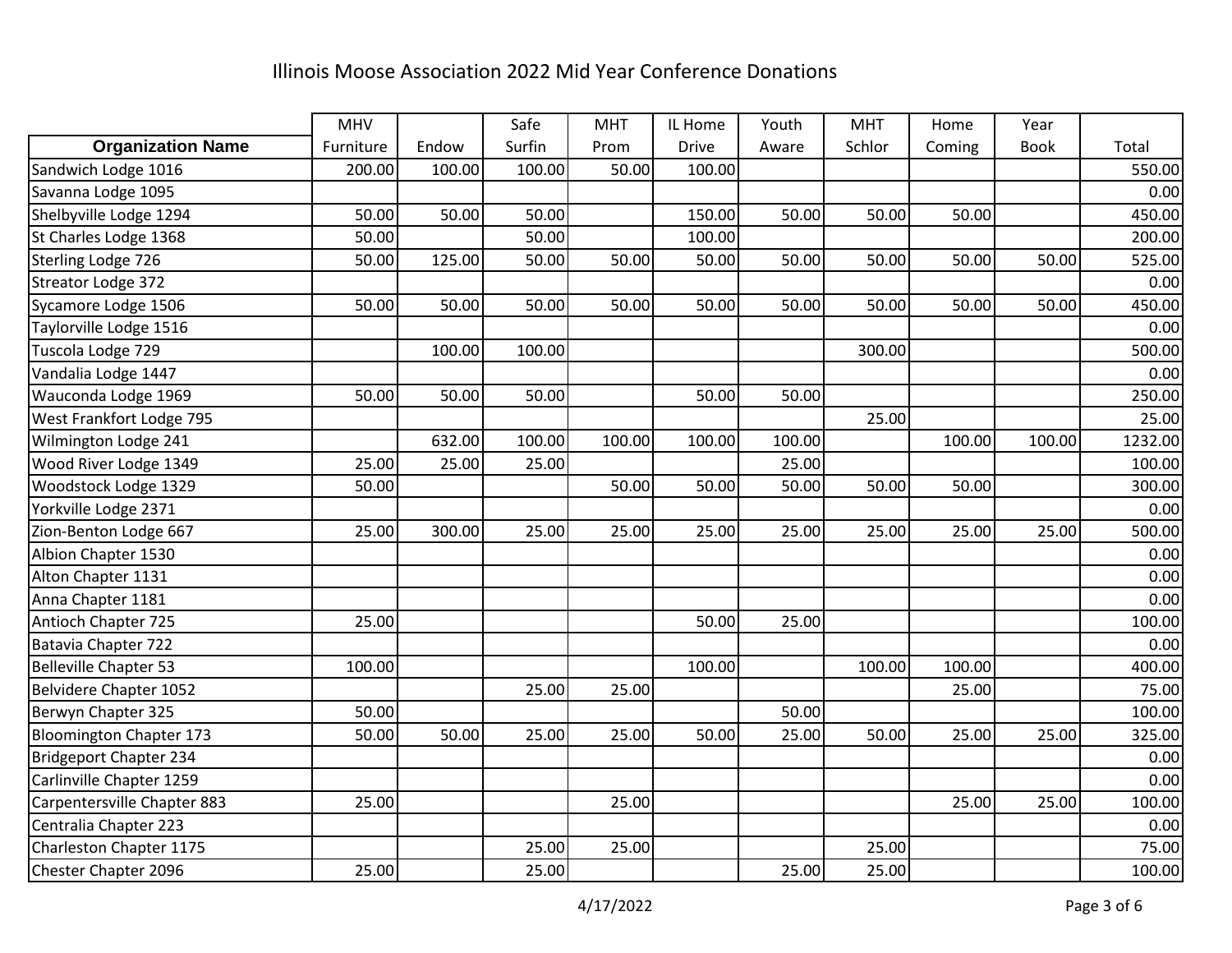|                                 | MHV       |       | Safe   | <b>MHT</b> | IL Home      | Youth | <b>MHT</b> | Home   | Year        |        |
|---------------------------------|-----------|-------|--------|------------|--------------|-------|------------|--------|-------------|--------|
| <b>Organization Name</b>        | Furniture | Endow | Surfin | Prom       | <b>Drive</b> | Aware | Schlor     | Coming | <b>Book</b> | Total  |
| Chicago Heights Chapter 675     |           |       |        |            |              |       |            |        |             | 0.00   |
| Decatur Chapter 36              | 30.00     |       |        |            |              |       |            |        |             | 30.00  |
| Downers Grove Chapter 973       |           |       | 25.00  |            | 25.00        | 25.00 | 25.00      |        |             | 100.00 |
| <b>Edwardsville Chapter 82</b>  |           |       |        |            |              |       |            |        |             | 0.00   |
| Elgin Chapter 610               |           |       |        |            |              |       |            |        |             | 0.00   |
| Farmington Chapter 470          |           |       | 100.00 | 100.00     |              |       | 50.00      |        |             | 250.00 |
| Freeport Chapter 548            |           |       |        |            |              |       |            |        |             | 0.00   |
| Geneseo Chapter 577             |           |       |        |            | 20.00        |       |            |        |             | 20.00  |
| <b>Granite City Chapter 247</b> |           |       |        |            |              |       |            |        |             | 0.00   |
| Grayville Chapter 2255          | 40.00     | 40.00 |        | 40.00      | 40.00        | 40.00 |            | 40.00  |             | 240.00 |
| Harvard Chapter 500             |           |       |        |            |              |       |            |        |             | 0.00   |
| Joliet Chapter 84               | 50.00     | 50.00 |        |            | 50.00        |       |            |        |             | 150.00 |
| Kankakee Chapter 143            |           |       |        |            |              |       |            |        |             | 0.00   |
| Lawrenceville Chapter 162       |           |       |        | 30.00      | 30.00        |       |            |        | 30.00       | 90.00  |
| Litchfield Chapter 581          |           |       |        |            |              |       |            |        |             | 0.00   |
| Lockport Chapter 575            | 50.00     |       |        |            | 50.00        |       |            |        |             | 100.00 |
| Lombard Chapter 1967            |           |       |        |            |              |       |            |        |             | 0.00   |
| Mascoutah Chapter 392           | 25.00     | 25.00 | 25.00  | 25.00      | 25.00        | 25.00 | 25.00      | 25.00  | 25.00       | 225.00 |
| Mattoon Chapter 312             |           |       | 25.00  |            | 25.00        |       |            |        |             | 50.00  |
| McHenry Chapter 1348            | 25.00     |       | 25.00  | 25.00      |              | 25.00 |            | 25.00  |             | 125.00 |
| Mendota Chapter 1567            |           |       |        |            |              |       |            |        |             | 0.00   |
| Mooseheart Chapter 3001         |           |       |        |            |              |       |            |        |             | 0.00   |
| Morton Grove Chapter 1329       | 50.00     |       |        |            | 50.00        |       |            |        |             | 100.00 |
| Mount Morris Chapter 485        | 500.00    |       |        |            | 250.00       |       |            |        |             | 750.00 |
| Murphysboro Chapter 1024        |           |       |        |            |              |       |            |        |             | 0.00   |
| O'Fallon Chapter 2281           |           |       |        |            |              |       |            |        |             | 0.00   |
| Pana Chapter 2112               |           |       |        |            |              |       |            |        |             | 0.00   |
| Pekin Chapter 673               | 50.00     |       |        |            |              |       |            |        |             | 50.00  |
| Plainfield Chapter 2197         |           |       |        |            |              |       |            |        |             | 0.00   |
| Princeton Chapter 1973          | 50.00     |       |        | 50.00      | 50.00        |       |            | 50.00  |             | 200.00 |
| Prospect Chapter 1481           | 25.00     | 25.00 |        |            | 25.00        |       |            |        |             | 75.00  |
| River Park Chapter 780          | 50.00     |       |        | 50.00      |              |       |            | 50.00  |             | 150.00 |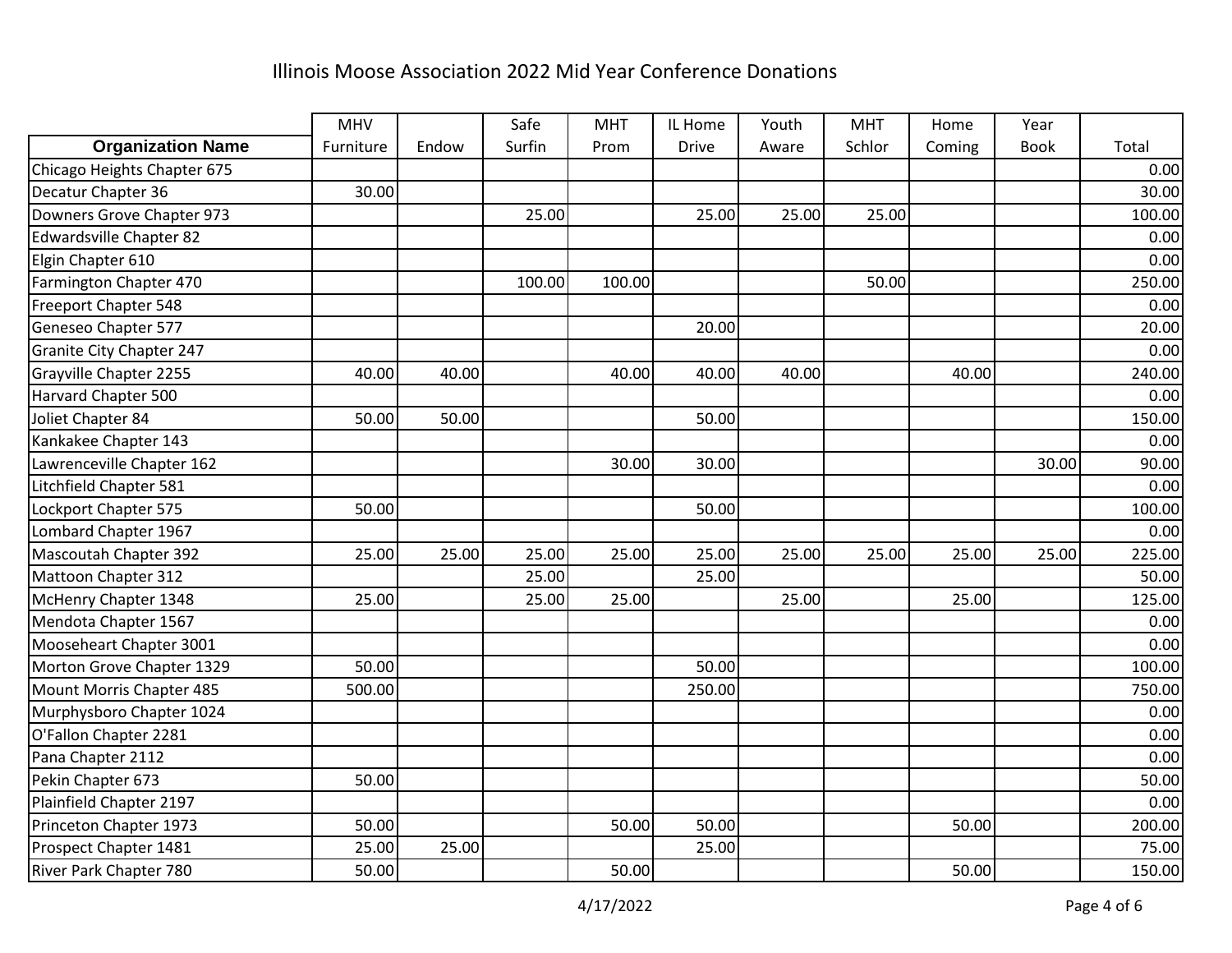|                            | MHV       |        | Safe   | <b>MHT</b> | IL Home      | Youth  | <b>MHT</b> | Home   | Year        |         |
|----------------------------|-----------|--------|--------|------------|--------------|--------|------------|--------|-------------|---------|
| <b>Organization Name</b>   | Furniture | Endow  | Surfin | Prom       | <b>Drive</b> | Aware  | Schlor     | Coming | <b>Book</b> | Total   |
| Rochelle Chapter 438       |           | 20.00  |        | 30.00      |              |        | 30.00      |        |             | 80.00   |
| Rock Island Chapter 168    | 30.00     |        |        | 30.00      | 30.00        |        |            |        |             | 90.00   |
| Sandwich Chapter 1059      | 50.00     | 100.00 | 50.00  |            | 50.00        | 50.00  |            |        |             | 300.00  |
| Savanna Chapter 718        |           |        |        |            |              |        |            |        |             | 0.00    |
| Shelbyville Chapter 1325   |           |        |        |            |              |        |            |        |             | 0.00    |
| St Charles Chapter 512     |           |        | 25.00  |            |              | 25.00  |            |        |             | 50.00   |
| Sterling Chapter 267       | 100.00    | 200.00 | 100.00 | 100.00     | 200.00       | 100.00 | 200.00     | 100.00 | 100.00      | 1200.00 |
| Sycamore Chapter 745       |           |        |        |            |              |        |            |        |             | 0.00    |
| Taylorville Chapter 1263   |           |        |        |            |              |        |            |        |             | 0.00    |
| Tuscola Chapter 1011       | 50.00     |        | 50.00  |            | 50.00        |        | 50.00      | 50.00  | 50.00       | 300.00  |
| Vandalia Chapter 1935      |           |        |        |            |              |        |            |        |             | 0.00    |
| Wauconda Chapter 1520      |           |        | 50.00  |            |              |        |            |        |             | 50.00   |
| West Frankfort Chapter 893 |           |        |        |            |              |        |            |        |             | 0.00    |
| Wilmington Chapter 781     |           |        |        |            |              |        |            |        |             | 0.00    |
| Wood River Chapter 263     |           |        |        |            |              |        |            |        |             | 0.00    |
| Woodstock Chapter 364      | 25.00     |        | 25.00  |            |              | 25.00  |            |        | 25.00       | 100.00  |
| Yorkville Chapter 2017     |           |        |        |            |              |        |            |        |             | 0.00    |
| Zion-Benton Chapter 859    | 10.00     | 10.00  | 10.00  | 10.00      | 10.00        | 10.00  | 10.00      | 10.00  | 10.00       | 90.00   |
| District 1                 | 100.00    | 195.00 |        |            | 100.00       |        |            |        |             | 395.00  |
| District 2                 | 100.00    | 376.55 | 100.00 | 100.00     | 100.00       | 100.00 | 100.00     | 100.00 | 100.00      | 1176.55 |
| District 3                 | 50.00     | 50.00  | 50.00  | 50.00      | 50.00        | 50.00  | 50.00      | 50.00  | 50.00       | 450.00  |
| District 4                 | 100.00    | 350.00 | 100.00 | 100.00     | 100.00       | 100.00 | 100.00     | 100.00 | 100.00      | 1150.00 |
| District 5                 |           |        |        |            |              |        |            |        |             | 0.00    |
| District 6                 | 50.00     |        | 50.00  | 50.00      | 50.00        | 50.00  | 50.00      | 50.00  | 50.00       | 400.00  |
| District 7                 | 50.00     | 50.00  | 50.00  | 50.00      | 50.00        | 50.00  | 50.00      | 50.00  | 50.00       | 450.00  |
| District 8                 | 50.00     | 50.00  | 50.00  | 50.00      | 50.00        | 50.00  | 50.00      | 50.00  | 50.00       | 450.00  |
| District 9                 | 250.00    | 250.00 | 250.00 | 250.00     | 250.00       | 250.00 | 250.00     | 250.00 | 250.00      | 2250.00 |
| District 10                | 25.00     | 25.00  | 25.00  | 25.00      | 25.00        | 25.00  | 25.00      |        | 25.00       | 200.00  |
| NE Council of HD           |           |        |        |            |              |        |            |        |             | 0.00    |
| NW Council of HD           |           |        |        |            |              |        |            |        |             | 0.00    |
| Central Council of HD      | 25.00     | 25.00  | 25.00  | 25.00      | 25.00        | 25.00  | 25.00      | 25.00  |             | 200.00  |
| Southern Council of HD     |           |        |        |            |              |        |            |        |             | 0.00    |